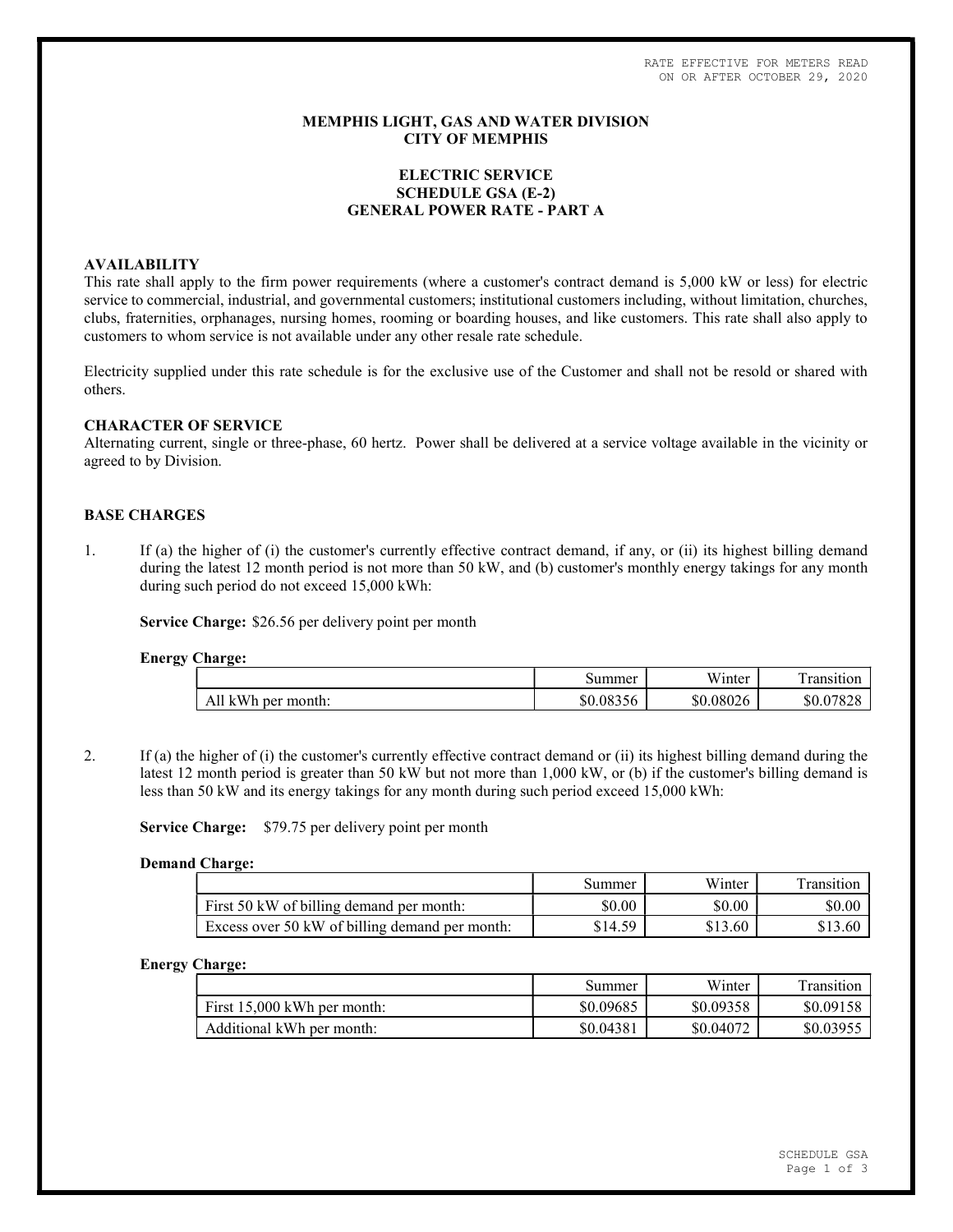RATE EFFECTIVE FOR METERS READ ON OR AFTER OCTOBER 29, 2020

3. If the higher of the customer's currently effective contract demand or its highest billing demand during the latest 12 month period is greater than 1,000 kW:

Service Charge: \$319.16 per delivery point per month

### Demand Charge:

|                                                   | Summer  | Winter  | Transition |
|---------------------------------------------------|---------|---------|------------|
| First 1,000 kW of billing demand per month:       | \$13.54 | \$12.56 | \$12.56    |
| Excess over 1,000 kW of billing demand per        |         |         |            |
| month:                                            | \$13.38 | \$12.37 | \$12.37    |
| Excess of billing demand over the higher of 2,500 |         |         |            |
| kW or the customer's contract demand per month:   | \$13.38 | \$12.37 | \$12.37    |

#### Energy Charge:

|                        | summer                | <b>TTT</b> *<br>W <sub>inter</sub> | --<br>ransition |
|------------------------|-----------------------|------------------------------------|-----------------|
| kWh<br>per<br>month: ' | $0.0491$ <sup>-</sup> | \$0.04605                          | \$0.04488       |

# DETERMINATION OF SEASONAL PERIODS

Summer Period shall mean the June, July, August, and September billing months. Winter Period shall mean the December, January, February, and March billing months. Transition Period shall mean the April, May, October, and November billing months.

# TENNESSEE VALLEY AUTHORITY FUEL COST AND PURCHASED POWER ADJUSTMENT RIDER

The above rates are subject to adjustment under the provisions of the Tennessee Valley Authority Fuel Cost and Purchased Power Adjustment Rider.

### ADJUSTMENT

The base demand and energy charges shall be increased or decreased in accordance with the current Adjustment Addendum published by TVA. (In addition, such charges shall be increased or decreased to correspond to increases or decreases determined by TVA in the value of the hydro generation benefit allocated to residential customers.)

## DETERMINATION OF DEMAND

Division shall meter the demand in kW of all customers having loads in excess of 50 kW. The metered demand for any month shall be the highest average during any 30-consecutive-minute period of the month of the load metered in kW. The measured demand for any month shall be the higher of the highest average during any 30 consecutive-minute period of the month of (a) the load metered in kW or (b) 85 percent of the load in kVA plus an additional 10 percent for that part of the load over 5,000 kVA, and such measured demand shall be used as the billing demand, except that the billing demand for any month shall in no case be less than 30 percent of the higher of the currently effective contract demand or the highest billing demand established during the preceding 12 months.

### MINIMUM MONTHLY BILL

The monthly bill under this rate schedule shall not be less than the sum of (a) the base service charge, (b) the base demand charge, as adjusted, applied to the customer's billing demand, and (c) the base energy charge, as adjusted, applied to the customer's energy takings; provided, however, that, under 2 of the Base Charges, the monthly bill shall in no event be less than the sum of (a) the base service charge and (b) 20 percent of the portion of the base demand charge, as adjusted, applicable to the second block (excess over 50 kW) of billing demand, multiplied by the higher of the customer's currently effective contract demand or its highest billing demand established during the preceding 12 months.

Division may require minimum bills higher than those stated above.

## SEASONAL SERVICE

Customers who contract for service on a seasonal basis shall be limited to 2,500 kW and shall pay the above charges, as adjusted, plus an additional seasonal use charge equal to  $(1)$  \$0.01394 per kWh per month under 1 of the Base Charges,  $(2)$  the